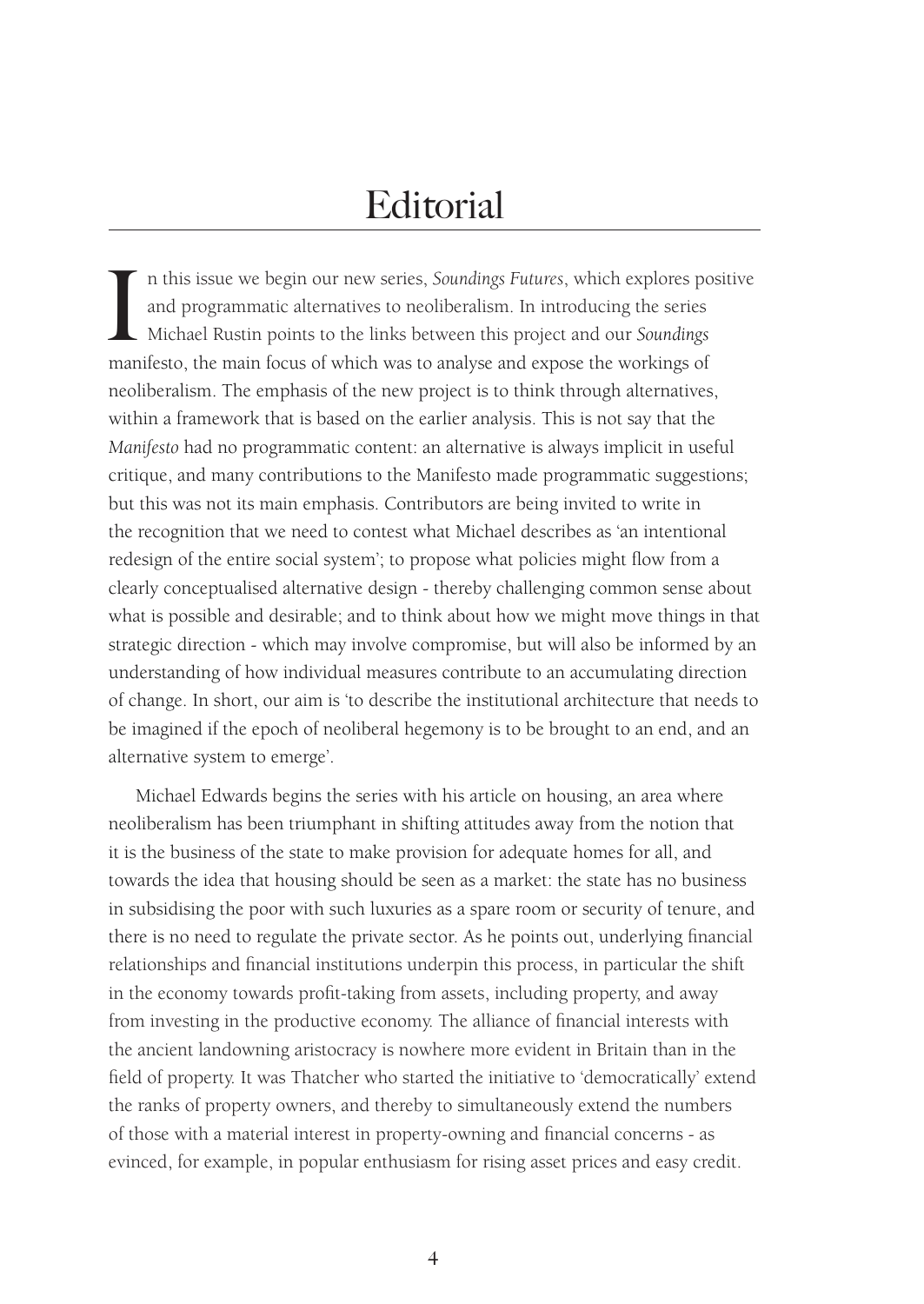### **Editorial**

As Michael Edwards also points out, widespread home ownership, and the material interests of home-owners, can make it difficult to forge alliances for change: 'housing is not a field in which the 99 per cent confront the 1 per cent'. This makes it all the more important to frame the issues and put forward solutions in ways that facilitate the making of a common cause; this is something the article goes on to address, with many useful suggestions for policy in the short and long term.

Basing a political strategy in the real world on left theorising has not always been the surest strategy for success, but recent initiatives across Europe, especially the rise of the new parties Podemos and Syriza, have shown that political projects drawing on the work of Gramsci, especially as interpreted by Ernesto Laclau and Chantal Mouffe, can be the source of amazing growth in support for the left. In a book published in Spain last year that can be seen as a celebration of both the growing popularity of Podemos and the contribution made by Laclau and Mouffe, leading Podemos strategist Íñigo Errejón engaged in an extended dialogue with Chantal Mouffe, which ranged over the many ways in which theoretical concepts such as hegemony and left populism have driven the party's campaigning, helping them to answer such questions as: how do we put together our thinking about populism, leadership and representation?; how do we 'construct the people' by starting from the discontents of ordinary people which at first sight might seem to have little in common?; how do we go about defining political frontiers? In this issue we publish two translated extracts. The first looks at the dominance of the centrist consensus, and the response to that of right-wing populism, as well as stressing the need for a shift away from the centre in an equivalent act of boldness on the left. The second extract, which looks at the relationship between the 15 May movement and the emergence of Podemos, offers an insightful analysis that has interesting implications for our understanding of social movements and political parties.

Roshi Naidoo reasserts the importance of identity politics at a time when some argue that global issues are so pressing that our common humanity needs to take priority - to which her response, in a nutshell, is: 'There is no neutral conception of humanity in circulation in the popular media or in political culture for us all to belong to'. In looking at other arguments that have been made about why we should move away from 'identity politics' - including that it is based on individualism, it is a form of censorship, it is old hat, and it detracts from both the collective and the economic struggle - Roshi makes an eloquent case for the important ways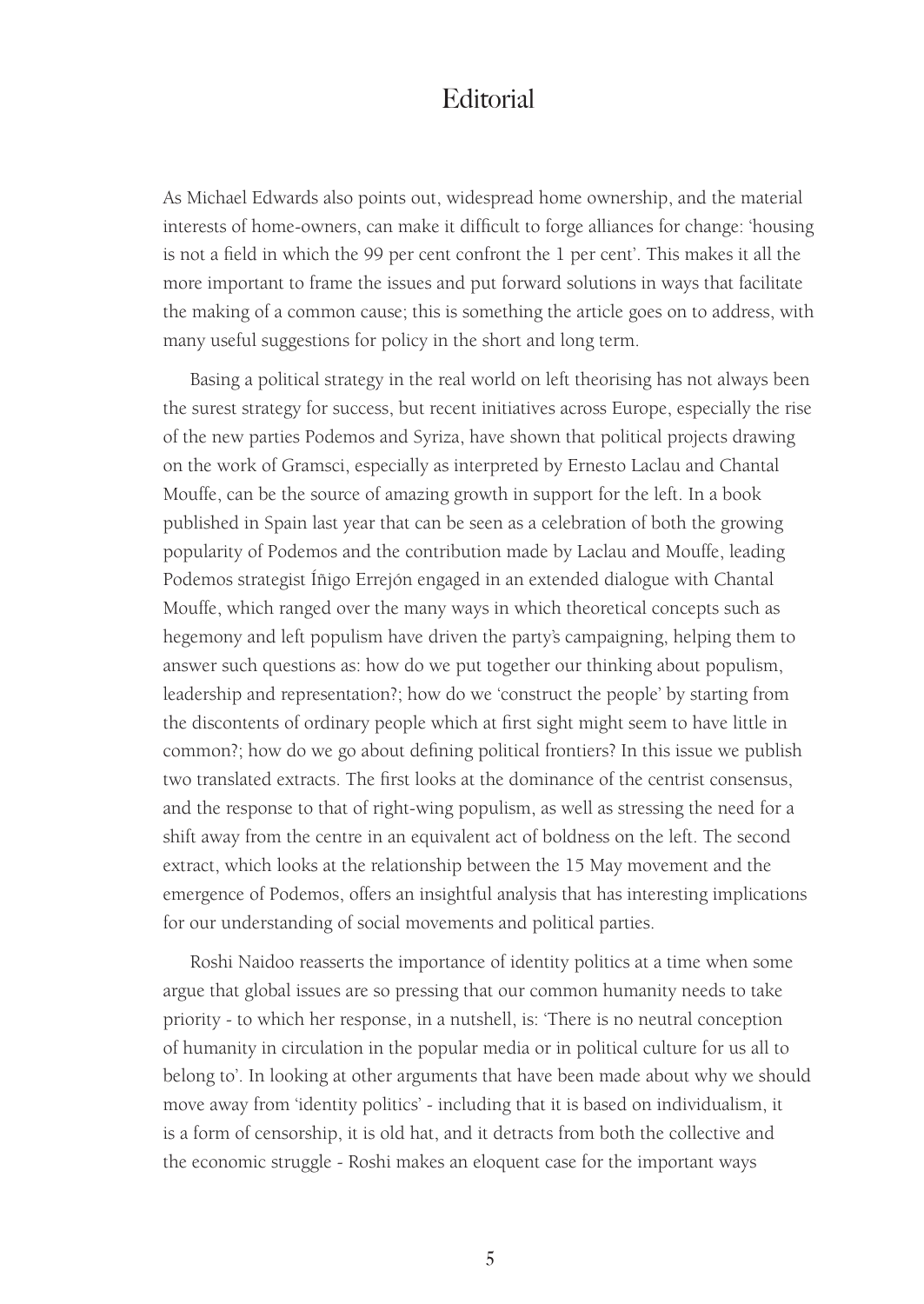# Soundings

in which so many people involved in this field have tried to make connections between disparate forms of struggle, and to find common languages to make sense of different but related exclusions. In doing so she also clearly distinguishes between the kinds of stories about individuals that dominate the mainstream media - outrage that [celebrity name] is a racist/woman-hater/homophobe etc - and accounts that analyse the structural causes of inequality based on difference, and look for ways of making alliances across difference. Looking at recent films centring on the miners' strike of 1984, she argues that the stories they tell illustrate that difference can be an impetus, rather than an obstacle, to making common cause with others, even - or perhaps especially - when they also generate fierce argument.

Adrienne Roberts makes an intervention here that sheds further light on the way in which neoliberalism seeks to co-opt social movements to its own ends. She has written elsewhere about the kind of liberal feminism that sees the expansion of capitalism as something that can be harnessed for progressive social change and women's empowerment, which she has described as 'Transnational Business Feminism'. Here she writes specifically about gender lens investing - attempts to promote 'women-centred' investment and address gender-based inequalities in finance. Most of these kinds of initiatives originate in the US and the UK, and they tend to lack structural awareness on two (at least) fronts - first, they are usually oblivious to the problems of women without money, and, second, they are often unaware of the structural causes of women's inequality. Adrienne argues that such funds also work to reproduce particular assumptions about the commensurability of gender equality and finance-led neoliberalism, assumptions rooted within a neoliberal common sense that assumes that 'greater access to the financial market, like other markets, will automatically lead to the erosion of discrimination undermining gender inequality while simultaneously improving profitability'. They also reinforce the assumption that there is no alternative to neoliberal finance-led capitalism: feminism must self-evidently, therefore, operate within the terms of its assumptions. This is the kind of 'identity politics' that gives it bad name on the left!

John Grahl looks at the strange embrace by European neoliberals of laws and regulations restricting macro-economic policy. He argues that this is particularly German habit, and that Germany's current EU dominance is entrenching this approach. John also argues that it is precisely their faith in the market that makes the German government and its allies believe that it will adapt to the numerical rules it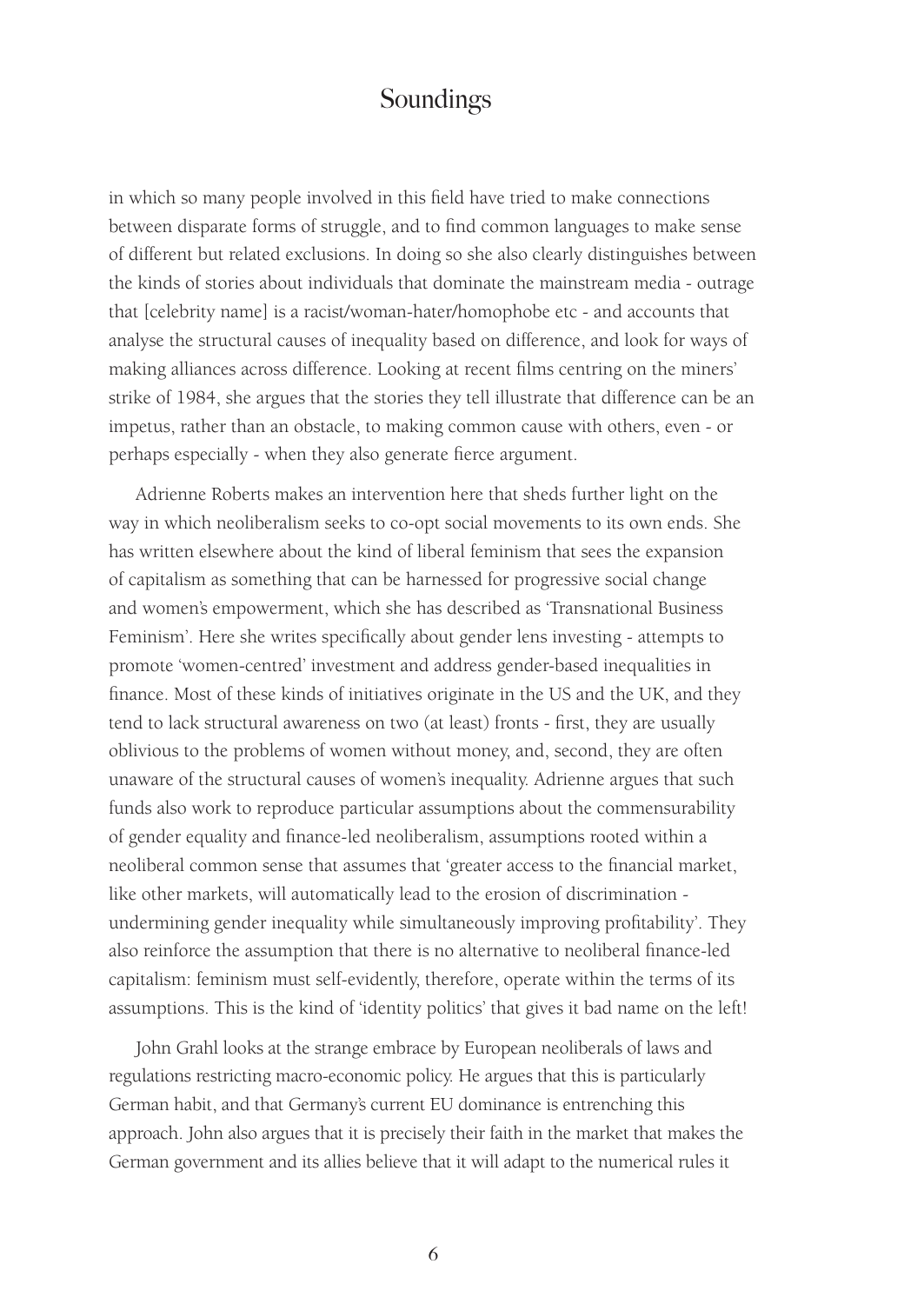### **Editorial**

lays down (about the ratio of GDP to debt, etc). But this is not part of a Hayek legacy, as is often argued, since Hayek was in favour of abstract rules of operation rather than legislation. As John also points out, ordo-liberals were more committed to rules, but they were also distrustful of big business. This market fundamentalist embrace of rules-based austerity needs to be challenged, but it should not be seen as a reason to leave the European Union. On the contrary, John argues that if Britain were more engaged in Europe its influence could act as a counter to this growing trend.

Sukhdev Johal, Adam Leaver, Mick Moran and Karel Williams of CRESC have a much more interesting approach to government intervention in the economy. Taking their cue from Adolf Berle, who argued that business derives its right to exist from a social contract that means it also has to assume certain responsibilities, they argue that such responsibilities apply all the more to businesses in the foundational economy - the sheltered part of the economy that supplies, on the ground, the mundane but essential goods and services which are the infrastructure of civilised life: utilities, food distribution, retail banking, as well as health, education and welfare services. On the demand side, consumption and therefore revenue streams are secure for businesses that operate in this area, while, on the supply side, many of these activities are natural (local) monopolies and are usually sheltered from international competition. Instead of acknowledging this protected position, however, companies that operate in these fields often behave without responsibility and combine low risk with high profits. The authors suggest that, in return for such privilege, businesses in this sector should be required to play their part in the social contract through a social licensing system. Such a system would also have implications for regional policy since there is interesting potential here to think about the level at which such a licence would be negotiated. This is exactly the kind of imaginative thinking that we hope to introduce to readers in our Futures series ideas for policy change that open up a whole new area of political thinking.

Sophia Drakopoulou, Wendy Grossman and Phoebe Moore take up the challenge of rethinking digital politics. Their organisation, Cybersalon, has long been arguing for a digital bill of rights and they set out here the reasons why. They argue that recent reports and proposed bills by the US and UK governments to regulate the internet tend to focus on users as consumers rather than citizens, and to prioritise commercial and security interests over individual rights. They also argue that we need better laws on copyright that take more account of the way digital media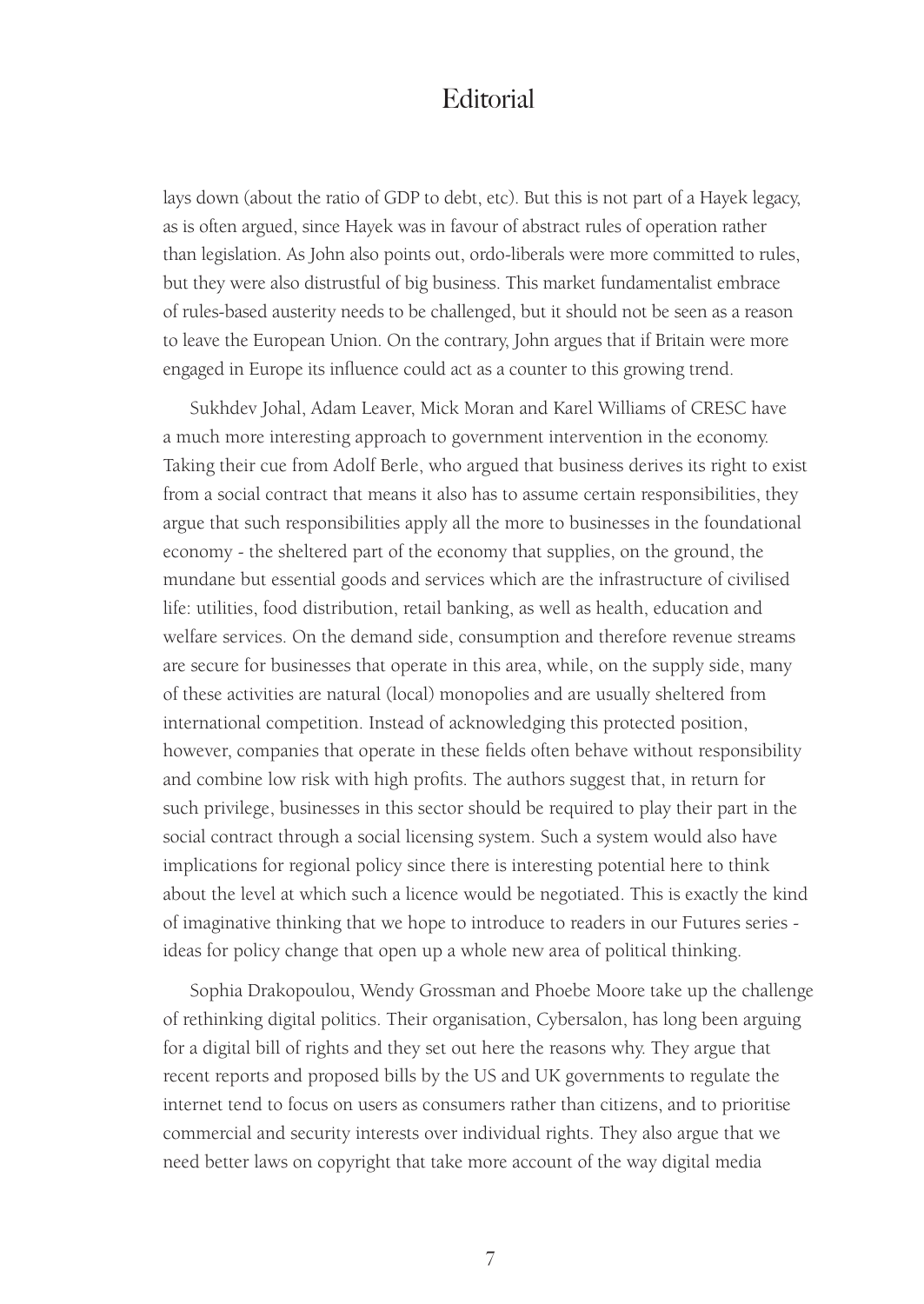# Soundings

works: the new ways of collaborating and creating opened up by the web and internet should be celebrated rather than closed down. As internet users at the beginning of the digital age, we all have responsibility as citizens to participate in the shaping of the future.

David Wearing looks at the history of recent British foreign policy, and argues that it is heading for a crisis of legitimacy. The justifications made for liberal interventionism look increasingly threadbare as the number of failed states brought into being as a consequence of recent western military adventures steadily increases. The language of civilisational conflict instituted during the 'war on terror' has been incapable of containing the contradictions between the narrative offered and the facts on the ground. David argues that this opens up a great opportunity for putting forward an alternative and genuinely progressive international policy, and sets out some measures that could point in the right direction - including joining the international fight against global warming, which is already killing people in many parts of the world, and drawing on the experiences of the UK's multicultural citizenry to help promote an internationalism based on dialogue and negotiation. Again there are some very good pointers here towards the kinds of programmatic alternative that Michael Rustin argues for in his introduction to the new series.

Malcolm James offers a complementary argument in his analysis of the ways that the reception of the 'Jihadi John' videos reinforced the idea of a civilised 'us' confronting a barbaric 'them': this was mobilised to suggest that we in the civilised world are fighting an enemy that is savage and inhuman - a setting up of civilisational oppositions that is happily embraced on the other side by Isis. He also shows how the videos tap into anxieties about the enemy within, and are used to reinforce a view of all British Muslims as potentially dangerous - an almost inevitable consequence of the crude civilisational oppositions that circulate in mainstream discourse. The symbiotic relationships between the internet and broadcast news exponentially multiplied the numbers of viewers of the videos; and at the same time internet viewing made the experience more intimate, more immediate and more frightening, while the absence of context allowed for the creation of a wide range of meanings and interpretations both in the mainstream media and on the net. In contrast to the use of the videos as propaganda - by both 'sides' - the article makes a case '*for* the valuing all human life and *against* the kinds of colonial representation that work to dehumanise some people so that their death (or oppression) becomes possible'.